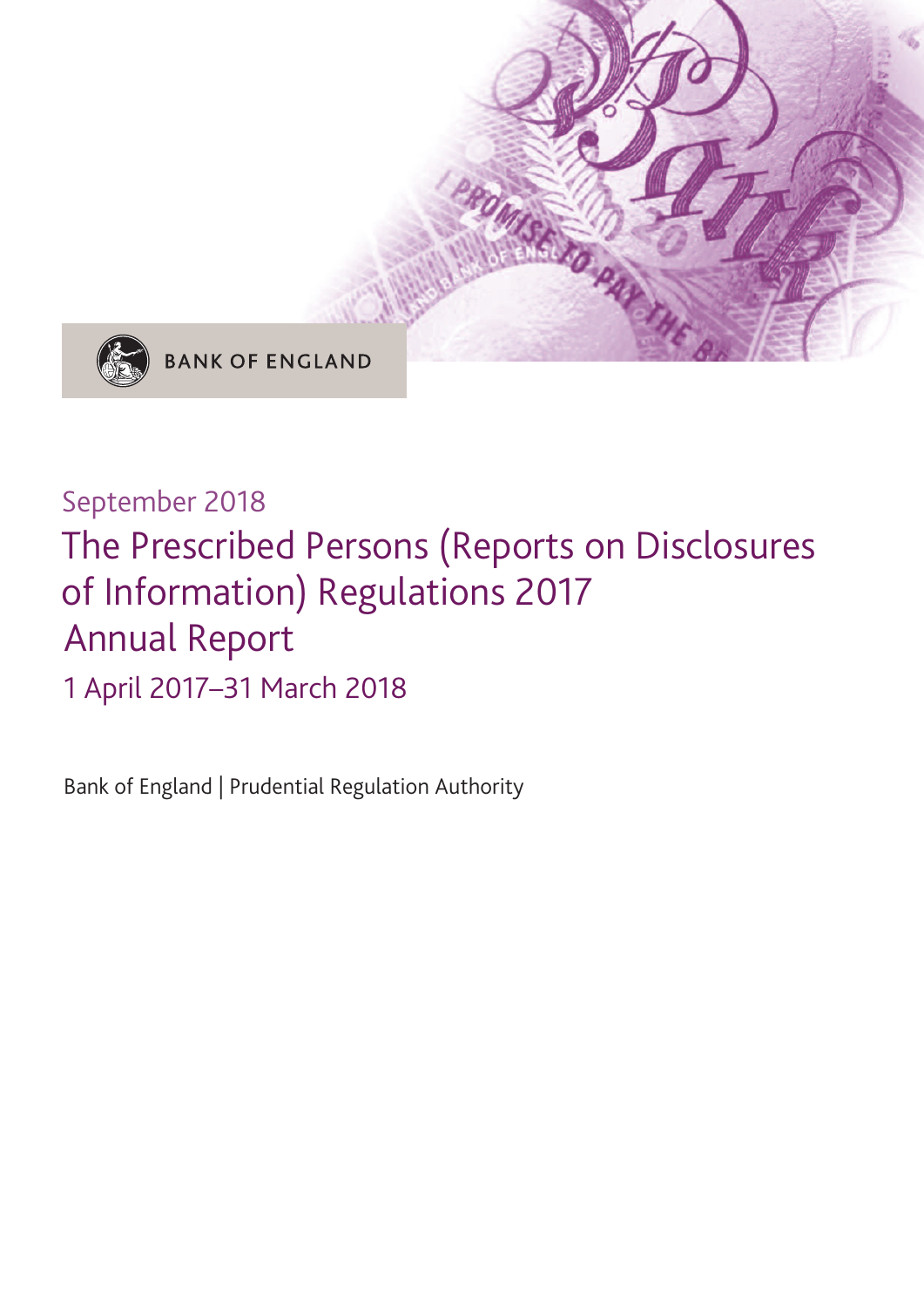# The Prescribed Persons (Reports on Disclosures of Information) Regulations 2017

## Annual Report 1 April 2017 – 31 March 2018

The Bank of England ('the Bank') and Prudential Regulation Authority ('PRA') are both Prescribed Persons as defined by Parliament under The Public Interest Disclosure (Prescribed Persons) Order 2014.

Since April 2017, all 'Prescribed Persons' are required to report in writing annually on workers (whistleblowing) disclosures they have received. The report must be published within 6 months of the end of the reporting period.

The report must contain, without including any information in the report that would identify a worker who has made a disclosure of information, or an employer or other person in respect of whom a disclosure of information has been made—

- (a) the number of workers' disclosures received during the reporting period that the relevant prescribed person reasonably believes are—
	- (i) qualifying disclosures within the meaning of section 43B of the Employment Rights Act 1996; and
	- (ii) which fall within the matters in respect of which that person is so prescribed;
- (b) the number of those disclosures in relation to which the relevant prescribed person decided during the reporting period to take further action;
- (c) a summary of—
	- (i) the action that the relevant prescribed person has taken during the reporting period in respect of the workers' disclosures; and
	- (ii) how workers' disclosures have impacted on the relevant prescribed person's ability to perform its functions and meet its objectives during the reporting period;
- (d) an explanation of the functions and objectives of the relevant prescribed person.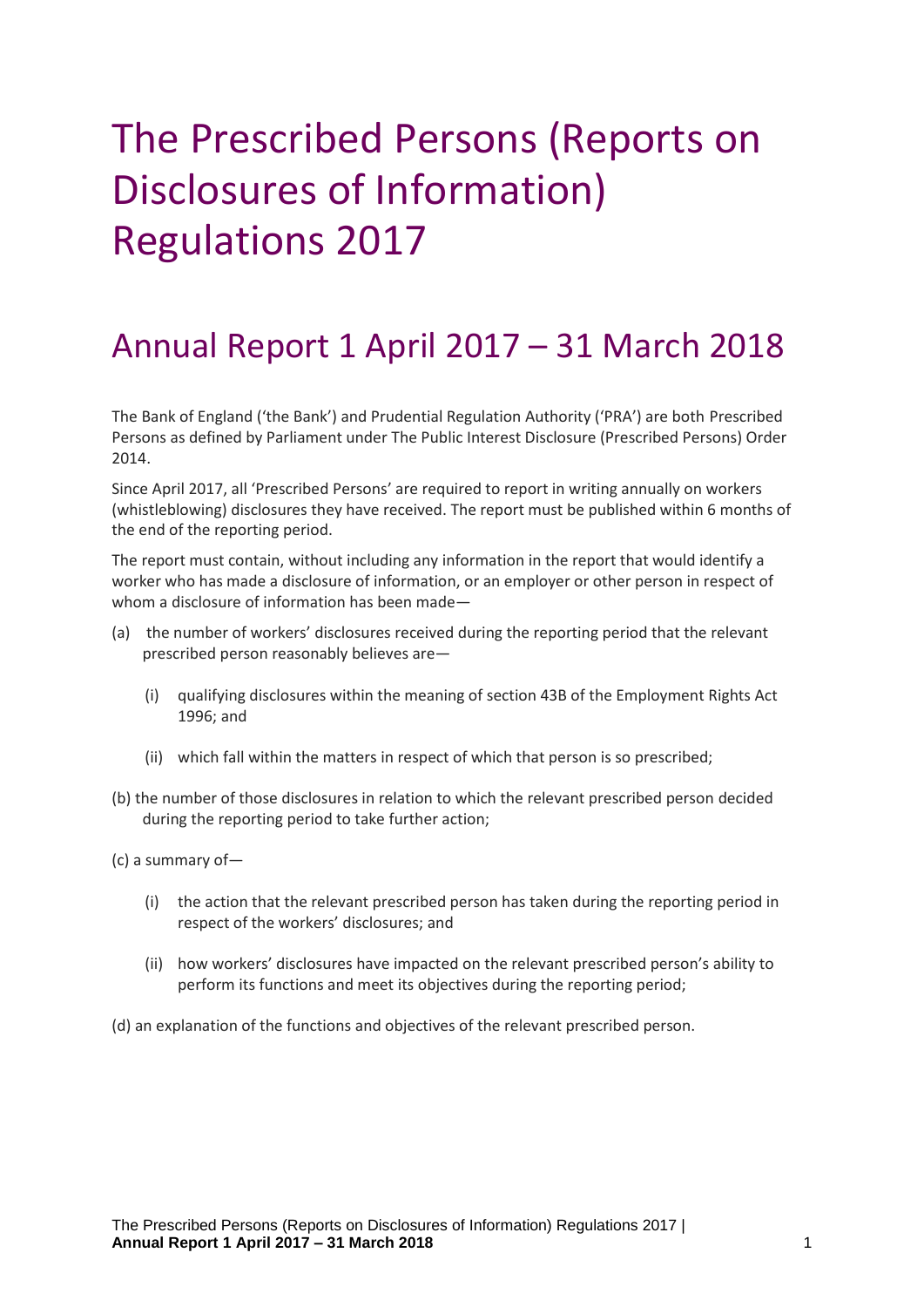### **In the period 1 April 2017 to 31 March 2018 inclusive**

| (a)(i)     | We received a total of 141 disclosures that have been subject to assessment against the<br>Public Interest Disclosure Act 1998 (hereafter 'PIDA') and discrete statutory requirements<br>of the Bank, and the PRA.                                                                                                |
|------------|-------------------------------------------------------------------------------------------------------------------------------------------------------------------------------------------------------------------------------------------------------------------------------------------------------------------|
| (a)(ii)    | We reasonably believed that 116 disclosures were qualifying disclosures within section<br>43B of the Employment Rights Act 1996 and that fell within the matters in which the Bank<br>and PRA are Prescribed Persons. We considered that the remaining 25 disclosures were<br>not qualifying disclosures because: |
|            | 6 related to firms that were regulated solely by the Financial Conduct Authority<br>(FCA);                                                                                                                                                                                                                        |
|            | 7 were related to employment issue disputes (and no public interest); and<br>$\bullet$                                                                                                                                                                                                                            |
|            | 12 were undetermined due to the poor quality of information provided and/or<br>$\bullet$<br>inability to engage further with the worker.                                                                                                                                                                          |
| (b)        | We decided to take further action on the 116 disclosures that we reasonably believed to<br>be qualifying disclosures.                                                                                                                                                                                             |
| $(c)$ (i)  | All 116 disclosures were subject of supervisory consideration, from which:                                                                                                                                                                                                                                        |
|            | 7 cases, (including 3 cases considered by the PRA originating from the FCA)<br>$\bullet$<br>were referred to the Bank Enforcement Litigation Division;                                                                                                                                                            |
|            | 28 cases were referred to the FCA; and<br>$\bullet$                                                                                                                                                                                                                                                               |
|            | 1 case was referred to the National Crime Agency.<br>$\bullet$                                                                                                                                                                                                                                                    |
| $(c)$ (ii) | Of the 116 qualifying disclosures subject of supervisory consideration:                                                                                                                                                                                                                                           |
|            | Nil - Disclosure directly contributed to enforcement activity or other intervention;<br>$\bullet$                                                                                                                                                                                                                 |
|            | 15 disclosures were of significant value and contributed to the discharge of<br>$\bullet$<br>regulatory activity;                                                                                                                                                                                                 |
|            | 30 disclosures were, or may be in the future, of value but not immediately<br>$\bullet$<br>actionable and/or did not meet current regulatory risk thresholds; and                                                                                                                                                 |
|            | 71 disclosures were of little value and unlikely to assist in the discharge of<br>$\bullet$<br>regulatory or supervisory activity.                                                                                                                                                                                |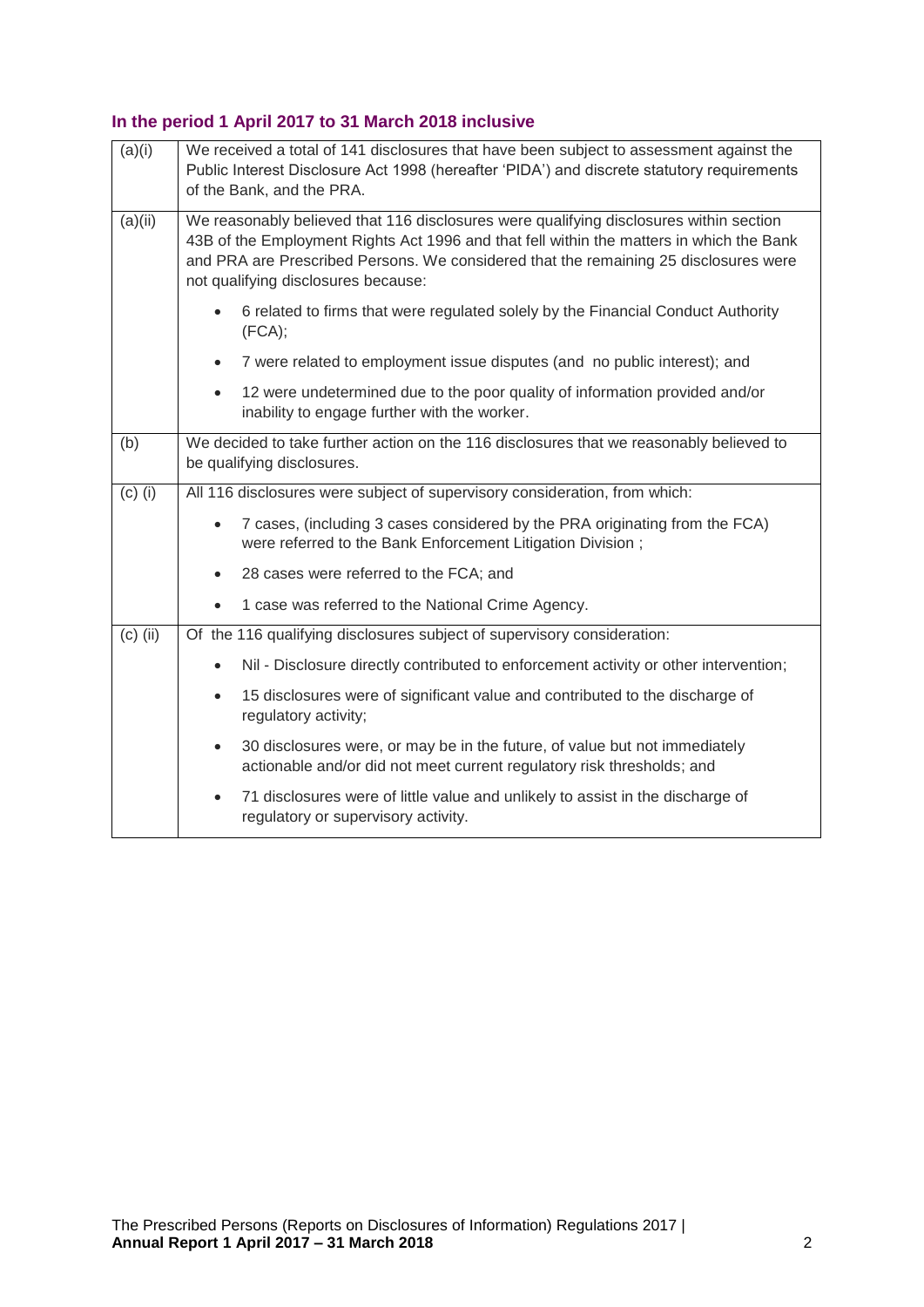| (d) | An explanation of the functions and objectives                                                                                                                                                                            |
|-----|---------------------------------------------------------------------------------------------------------------------------------------------------------------------------------------------------------------------------|
|     | <b>The Bank of England</b>                                                                                                                                                                                                |
|     | The Bank of England's mission is to promote the good of the people of the United<br>Kingdom by maintaining monetary and financial stability. The Bank of England is a<br>prescribed person for -                          |
|     | the functioning of clearing houses (including central-counterparties)<br>$\bullet$                                                                                                                                        |
|     | payment systems and securities settlement systems<br>$\bullet$                                                                                                                                                            |
|     | the treatment, holding and issuing of banknotes by the Scottish and Northern<br>$\bullet$<br>Ireland banks authorised to issue banknotes (and their agents)                                                               |
|     | the custody, distribution and processing of Bank of England banknotes under the<br>$\bullet$<br>Bank of England's Note Circulation Scheme                                                                                 |
|     | Bank of England (IAWB)<br>20 Moorgate<br>London<br>EC2R 6DA                                                                                                                                                               |
|     | Tel: 020 3461 8703<br>Email: BOEwhistleblowing@bankofengland.co.uk                                                                                                                                                        |
|     | The Prudential Regulation Authority                                                                                                                                                                                       |
|     | The Bank of England Prudential Regulation Authority (PRA) regulates and supervises<br>around 1,500 banks, building societies, credit unions, insurers and major investment<br>firms.                                      |
|     | The PRA has the general objective to promote the safety and soundness of the firms it<br>regulates. It has a secondary objective to facilitate effective competition between firms.                                       |
|     | In relation to insurers, it has an additional objective, to contribute to securing an<br>appropriate degree of protection for insurance policyholders.                                                                    |
|     | The PRA is a prescribed person for matters relating to the carrying on of deposit-taking<br>business, insurance business, or investment business and the safety and soundness of<br>persons authorised for such purposes. |
|     | Prudential Regulation Authority (IAWB)<br>20 Moorgate<br>London<br>EC2R 6DA                                                                                                                                               |
|     | Tel: 020 3461 8703<br>Email: PRAwhistleblowing@bankofengland.co.uk                                                                                                                                                        |